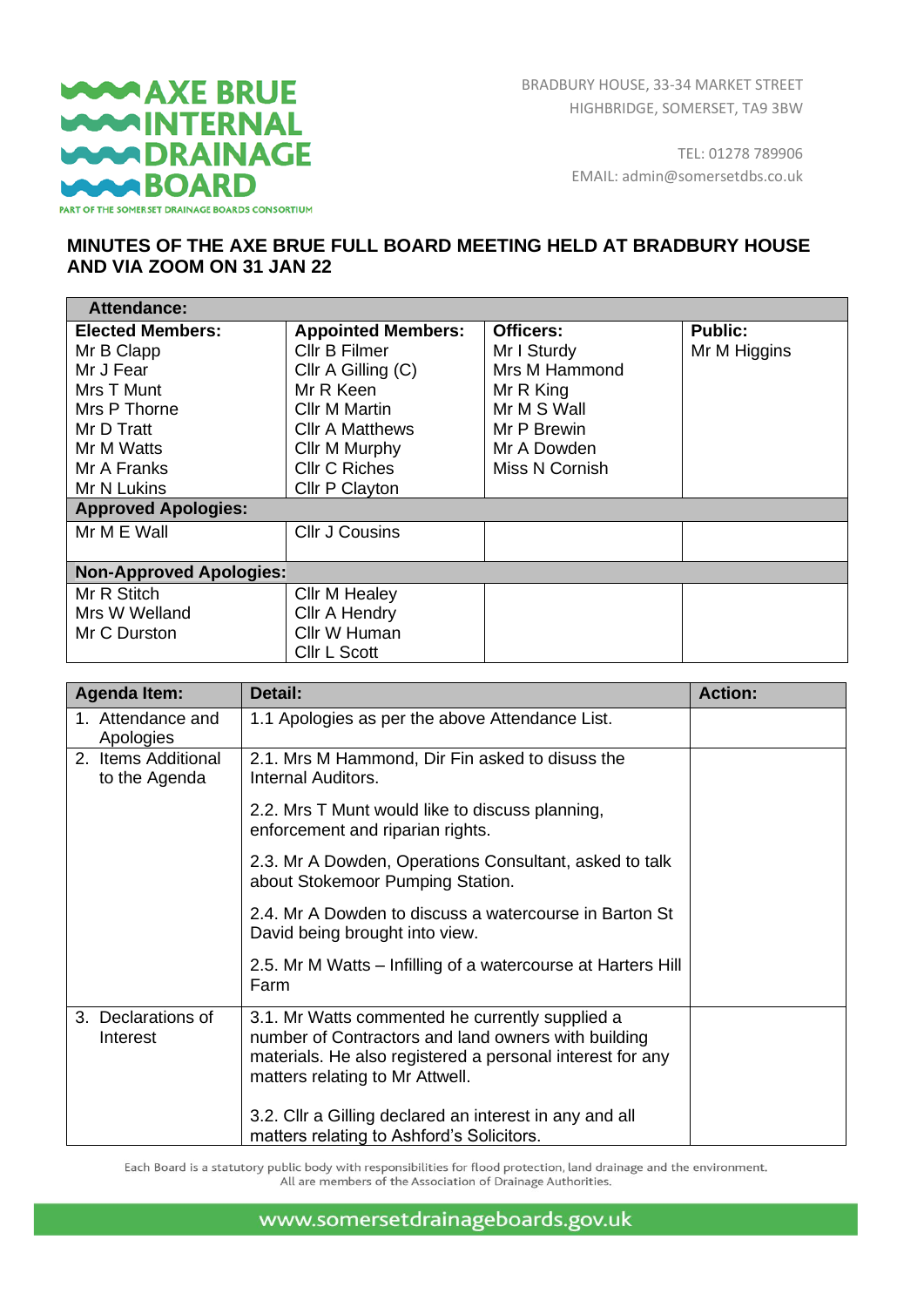|                                                                          | 3.3. Mrs T Munt declarded she is a Somerset County<br>Councillor. But queried if she had to declare all of her<br>interests at every meeting. IDS advised that Registers of<br>members interests are on the record but that members<br>should further declare any interest if it relates to<br>particular issues being discussed.<br>3.4. Mr D Tratt declared an interest in anything to do with<br><b>Bristol Water.</b><br>3.5. Mr A Dowden declared an interest in enforcement<br>action on Mr Attwell.<br>3,6 Mr Watts asked if consortium members should be<br>allowed to vote on individual Board Budgets. IDS<br>advised that nothing had changed in the set up of the<br>Boards that would change accepted previous practices.                                                                                                                                                                                                                                                                                                                                         |                                                                             |
|--------------------------------------------------------------------------|--------------------------------------------------------------------------------------------------------------------------------------------------------------------------------------------------------------------------------------------------------------------------------------------------------------------------------------------------------------------------------------------------------------------------------------------------------------------------------------------------------------------------------------------------------------------------------------------------------------------------------------------------------------------------------------------------------------------------------------------------------------------------------------------------------------------------------------------------------------------------------------------------------------------------------------------------------------------------------------------------------------------------------------------------------------------------------|-----------------------------------------------------------------------------|
| 4. Opportunity for<br>Members of the<br>Public to address<br>the Meeting | 4.1. Mr M Higgins a member of the public and ratepayer<br>addressed the Board to say 'He has sent letters which<br>have not been passed to the Board and he thinks this is<br>his right and not passing on his letters, he believes to be<br>in breach of the communications data protection act and<br>the computer misuse act. If he as a ratepayer wishes to<br>speak to the Axe Brue Board which is a public authority<br>he should be allowed to. He stated he was in the room<br>now doing that but would of thought if he'd forwarded a<br>letter for the Members of the Axe Brue Public Authority<br>that would have been forwarded to the Members. He is<br>not happy with the situation as he's sent various letters<br>which have not arrived to the Members.' The letter he<br>had with him was sent on the 19 September 2021 and<br>referred to a freedom of information request. He<br>requested somebody to look into why his letter was not<br>forwarded to the recipients as is his legal right.<br>Cllr A Gill, Chair responded, the Board will address your |                                                                             |
|                                                                          | queries as and when we are able.<br>Mr M Higgins let the Members know he had copies of the<br>letter if they were needed.<br>Cllr M Martin questioned whether Mr Higgins concerns<br>would be discussed, IDS said as the item was not the<br>agenda it would need to be investigated before<br>discussions could take place. Cllr Martin would like to be<br>involved in these discussions.                                                                                                                                                                                                                                                                                                                                                                                                                                                                                                                                                                                                                                                                                    |                                                                             |
|                                                                          | 4.2. Mr M Watts informed Members he brought this item<br>up at the last meeting. Cllr A Gilling said 'is it on the<br>agenda for this meeting 'no', to which Mr M Watts said<br>you are keeping incorrect minutes at these meetings. Mr<br>Watts stated in AOB (item 13) that a letter had been sent<br>to the Axe Brue Board by Mr Higgins addressed to Mr<br>Tony Bradford and it hasn't been distributed to Board<br>Members. He said it is not in the minutes, he also said<br>Mr Bradford had breached the Nolan Principles. Cllr A<br>Gilling said the letter was for a different authority, the                                                                                                                                                                                                                                                                                                                                                                                                                                                                         | <b>Action</b><br>20220131:1<br><b>Investigate letter</b><br>from Mr Higgins |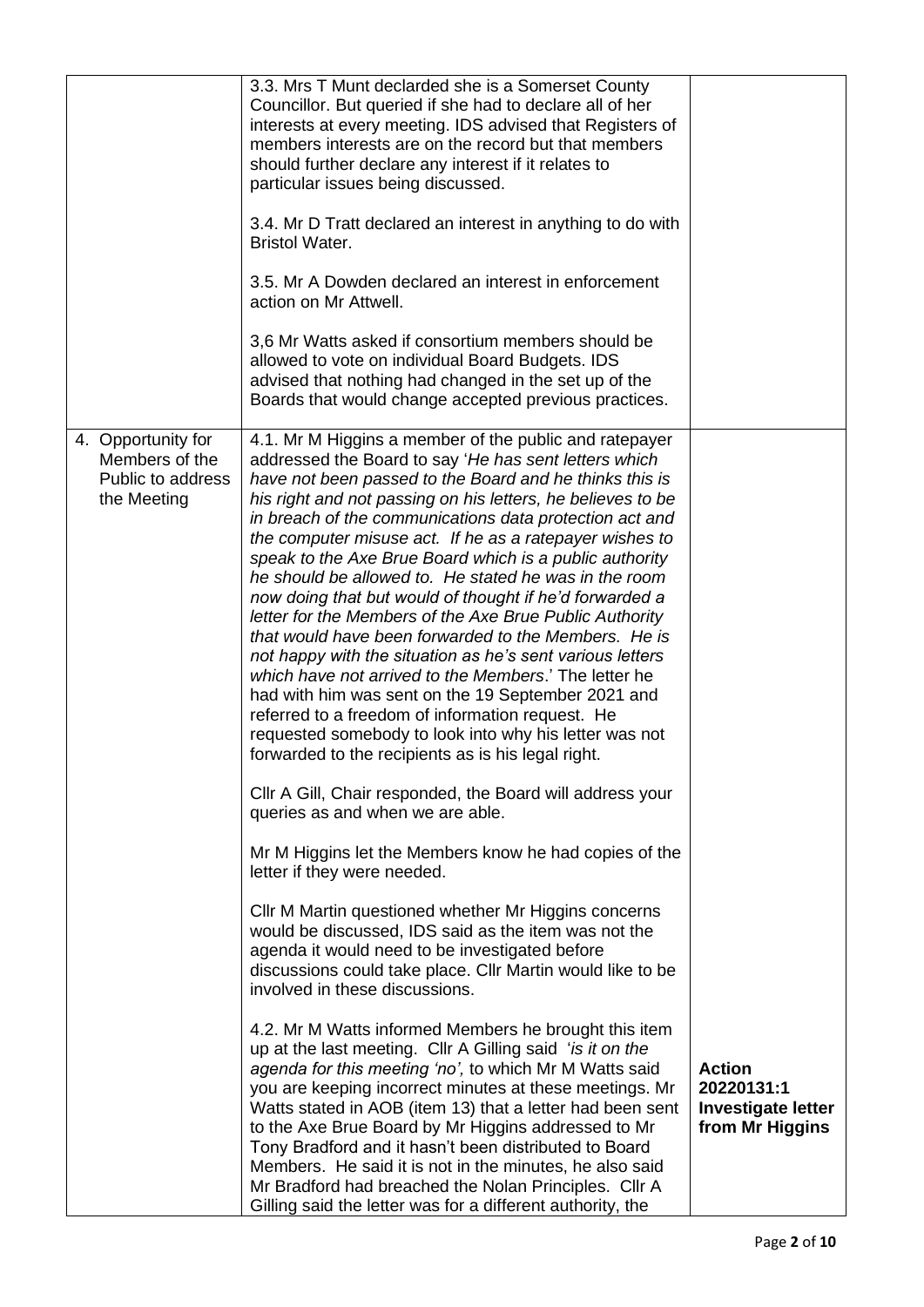|                                      | Consortium, not the Axe Brue. Mr Watts said it was<br>addressed to Mr Tony Bradford and the Axe Brue<br>Members. IDS replied 'the way business is done is, the<br>officers receive the correspondence and it goes through<br>the normal governance and business processes and<br>involves the Members as required. We will track the<br>progress of the letters and report back to the Board in<br>terms of what was and wasn't done. With not knowing<br>this item was going to come up this is not the right place<br>to have a full debate.' NB This matter also relates to the<br>statement from Mr Higgins at 4.1 above and Mr Watts at<br>4.2<br>4.3. Ms Munt pointed out further to her comments on the<br>previous minutes, item 4, she had not received the<br>papers for the meeting and this was the second time this<br>has happened. Maggie Hammond advised that the<br>papers had been emailed to all members but would<br>check the mailing list. Ms Munt further added on<br>checking the website to access the papers only the<br>agenda was available and as a public body the papers<br>should be in the public domain. IDS agreed, adding the<br>few remaining staff are doing the best they can to keep<br>the business operating and he doesn't believe all the<br>Members are aware of the difficult spot we are in<br>particularly around the loss of staff. Mrs Munt accepted<br>the explanation and said openness and transparency in<br>democracy is important. Mr Sturdy agreed. | <b>Action</b><br>20220131:2<br><b>Check papers</b><br>were sent to Ms<br>Munt. |
|--------------------------------------|--------------------------------------------------------------------------------------------------------------------------------------------------------------------------------------------------------------------------------------------------------------------------------------------------------------------------------------------------------------------------------------------------------------------------------------------------------------------------------------------------------------------------------------------------------------------------------------------------------------------------------------------------------------------------------------------------------------------------------------------------------------------------------------------------------------------------------------------------------------------------------------------------------------------------------------------------------------------------------------------------------------------------------------------------------------------------------------------------------------------------------------------------------------------------------------------------------------------------------------------------------------------------------------------------------------------------------------------------------------------------------------------------------------------------------------------------------------------------------------------------------------|--------------------------------------------------------------------------------|
| 5. Approval of the<br><b>Minutes</b> | 5.1 Mr Watts objected to the Minutes and pointed out<br>item 5 the name should be Attwell and not Adlam.<br>5.2. Mr Watts said item 13, should say he asked what<br>happened to the letter that Mr Higgins sent in about Mr<br>Bradford breaching the Nolan Principles which Mr<br>Higgins had asked to be read out at the meeting. IDS<br>said this refers to the freedom of information request<br>which has been dealt with both by the previous CEO and<br>by himself in his role as acting CEO, so Mr Higgins has<br>received a response to his letter. IDS believes it has<br>been dealt with correctly and the matter is closed.<br>5.3. Mr Watts also stated he had asked for the minutes<br>of the 09 July meeting and he quoted the 1991 Land<br>drainage Act stating you cannot stop Board Members<br>from having minutes of meetings. This has been refused<br>to him by Mr R Burge, Mrs C-A Morgan and Mr T<br>Bradford.<br>IDS informed Board Members are required to see the<br>minutes and approve them but the minutes in question<br>were for a sub committee meeting within the Consortium.<br>The Consortium is set up as an organisation to manage                                                                                                                                                                                                                                                                                                                                      |                                                                                |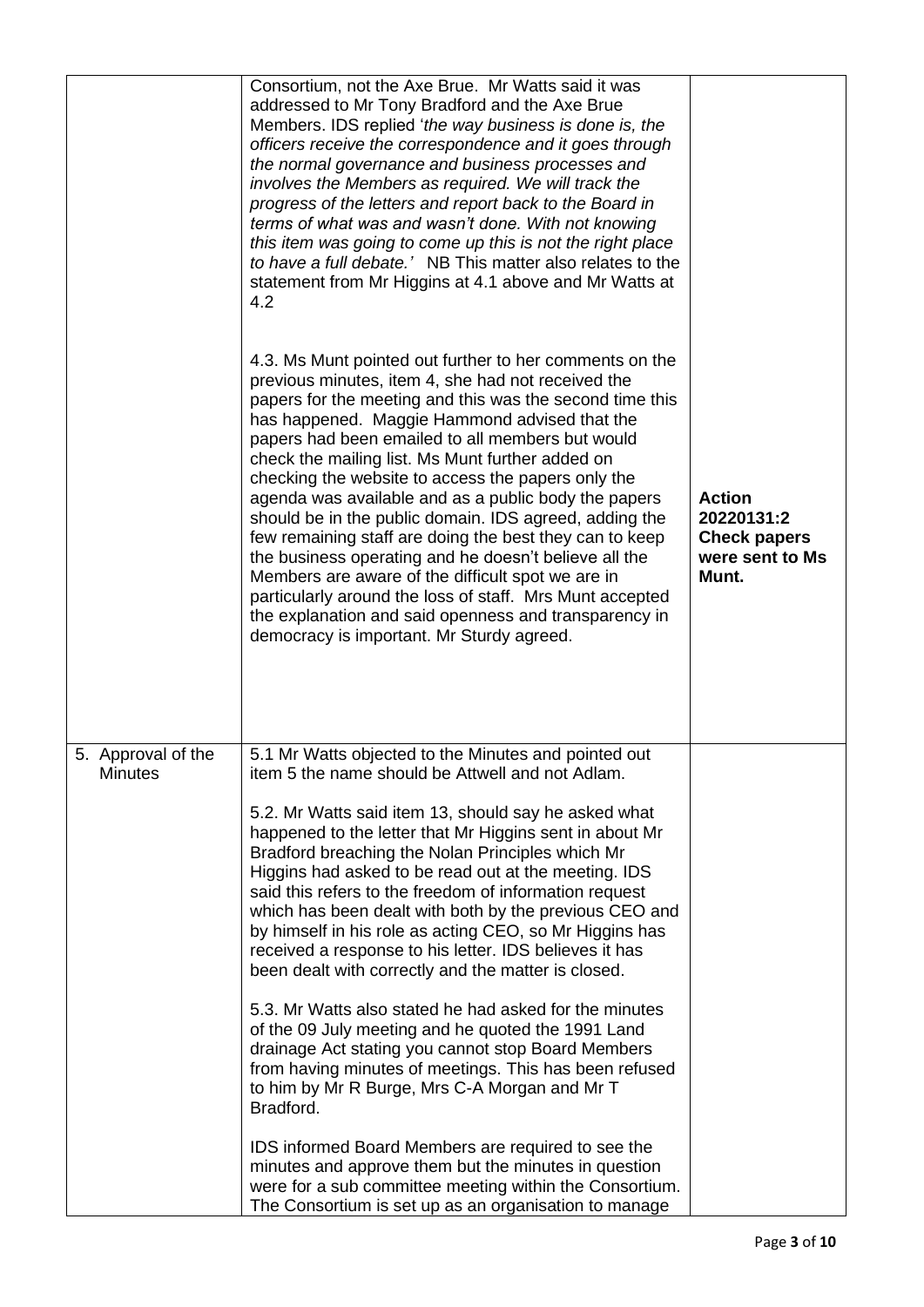| the affairs of the Boards, so in this instance the reasons<br>for those minutes being withheld under the FOI are very<br>clear and justified.                                                                                                                                                                                                                                                                                                                                                                                                                                                                                                                                                                                                                                                                           |                                      |
|-------------------------------------------------------------------------------------------------------------------------------------------------------------------------------------------------------------------------------------------------------------------------------------------------------------------------------------------------------------------------------------------------------------------------------------------------------------------------------------------------------------------------------------------------------------------------------------------------------------------------------------------------------------------------------------------------------------------------------------------------------------------------------------------------------------------------|--------------------------------------|
| Mr Watts queried paying money into the Consortium<br>which doesn't follow the Land Drainage Act to which IDS<br>said the Consortium is a body that provides a service to<br>the Boards. NB This matter also relates to the statement<br>from Mr Higgins at 4.1 above also Mr Watts at 4.2                                                                                                                                                                                                                                                                                                                                                                                                                                                                                                                               |                                      |
| 5.4. There was further discussion around Item 6 and Mr<br>Watts had a firm view that a sentence stated by Mrs C-A<br>Morgan should be included, which related to her<br>knowledge of Mr Adlam and his relationship with Mr<br>Rowlands. Mr Watts thought that specifically should be<br>included in the minutes. IDS said that he expected Mr<br>Watts would recall that a decision was made not to<br>change the minutes of that meeting but to record the<br>discussion that was had in the last meeting and include<br>the following sentence 'it was agreed that the minutes<br>of the previous meeting would remain unchanged,<br>however Mr Watts request that Carrie-Anne Morgans<br>statement about her lack of knowledge that Mr Ray<br>Adlam is related to Mr Rowlands would be recorded<br>in these minutes' |                                      |
| Mrs T Munt proposed, seconded by Mr B Clapp 'that the<br>above sentence is added to the minutes.'                                                                                                                                                                                                                                                                                                                                                                                                                                                                                                                                                                                                                                                                                                                       | <b>RESOLUTION 1</b><br><b>ACTION</b> |
| All in favour - unanimous                                                                                                                                                                                                                                                                                                                                                                                                                                                                                                                                                                                                                                                                                                                                                                                               | 20220131:3<br>Correct the            |
| 5.5. Mrs Munt, whilst appreciating the Acting CEO is<br>busy and staff are at full stretch, suggested it might be<br>helpful if all actions that came out of the minutes were<br>listed in the table of outstanding actions. IDS agreed that<br>is the current practice                                                                                                                                                                                                                                                                                                                                                                                                                                                                                                                                                 | minutes of the<br>previous meeting   |
| 5.6. Mr B Clapp queried Item 7 and his suggestion of 24<br>hour call out. Has this moved forwards? IDS said the 2 <sup>nd</sup><br>review of plant and machinery has not taken place yet as<br>the Chairmen and Vice Chairmens group wished this to<br>be lead by a new CEO when appointed. However field<br>staff were available over Christmas and he agrees there<br>should be members of staff on standby at certain times<br>of the year to respond to public requests for assistance.                                                                                                                                                                                                                                                                                                                             |                                      |
| 5.7. Mr B Clapp commented on the resignations of staff<br>which concerned him and he asked whether the Board is<br>worried. IDS thanked Mr Clapp for raising the question<br>and said he would be worried if the trend continues and<br>the capability of the Boards services further reduce but<br>at the moment services on the ground are largely<br>unaffected. He added there are a number of things<br>which should be resolved in the next couple of weeks<br>which will allow the Board to start recruiting. Once a new<br>CEO is in place the review of the review (Review2) can                                                                                                                                                                                                                               |                                      |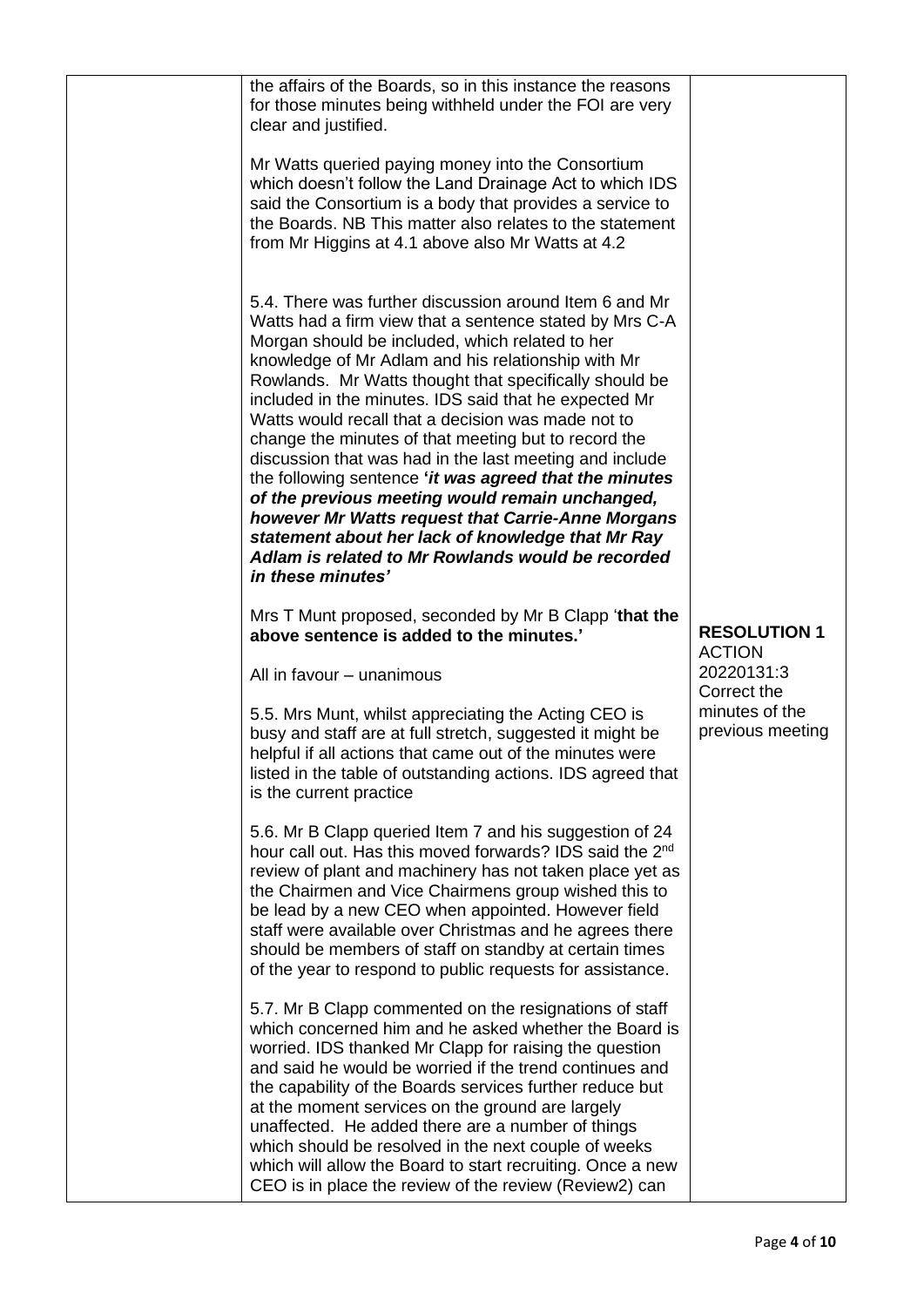|                                          | be undertaken with long term leadership and authority in<br>place.<br>IDS thinks the review of the review2 is the key document<br>which will allow us to understand the difficult position we<br>are in and plot the route out.<br>5.8. Cllr Gilling is hoping there maybe potential<br>employees from the Council once the unitary Council<br>gets underway.<br>At this point the meeting was closed and Mr Higgins was<br>asked to leave the room.                                                                                                                                                                                                                                                                                                                                                                                                                                                                                                                                     |                                                                                                                                               |
|------------------------------------------|------------------------------------------------------------------------------------------------------------------------------------------------------------------------------------------------------------------------------------------------------------------------------------------------------------------------------------------------------------------------------------------------------------------------------------------------------------------------------------------------------------------------------------------------------------------------------------------------------------------------------------------------------------------------------------------------------------------------------------------------------------------------------------------------------------------------------------------------------------------------------------------------------------------------------------------------------------------------------------------|-----------------------------------------------------------------------------------------------------------------------------------------------|
|                                          | Mr M Higgins re-entered the room.<br>Mr M Watts queried the paragraph about keeping the<br>tape recordings from meetings. IDS said the meeting is<br>recorded, the minutes produced and approved then the<br>recording is disposed of. If those minutes are in dispute<br>or other matters arise the recording will be kept until the<br>matters are resolved. Mr Watts queried, there is no time<br>limit to keep the recordings? IDS, under GDP there will<br>be a time limit but he was unsure what it was. Mrs Munt<br>said the County Council keeps them in perpertuity as<br>they take such a small amount of space and she<br>requested all recordings are kept until a decision is<br>made. IDS advised that WRFCC destroy the recordings<br>once the minutes were approved, and he was happy it<br>was suitable to follow that approach. He had also<br>checked with other drainage boards who do the same.<br>Once the amendments have been made the minutes can<br>be signed. | <b>Action</b><br>20220131:4<br>Investigate<br>whether<br>recordings<br>should be kept<br><b>Action</b><br>20220131:5 Sign<br>the minutes once |
|                                          |                                                                                                                                                                                                                                                                                                                                                                                                                                                                                                                                                                                                                                                                                                                                                                                                                                                                                                                                                                                          | the<br>ammendments<br>are made                                                                                                                |
| 6. Matters Arising                       | As 5 above                                                                                                                                                                                                                                                                                                                                                                                                                                                                                                                                                                                                                                                                                                                                                                                                                                                                                                                                                                               |                                                                                                                                               |
| 7. Governance &<br><b>Staff Update</b>   | IDS, previous discussion dealt with this                                                                                                                                                                                                                                                                                                                                                                                                                                                                                                                                                                                                                                                                                                                                                                                                                                                                                                                                                 |                                                                                                                                               |
| 8. Sub Committee<br>Membership<br>Review | IDS reported a full membership of sub committees                                                                                                                                                                                                                                                                                                                                                                                                                                                                                                                                                                                                                                                                                                                                                                                                                                                                                                                                         |                                                                                                                                               |
| 9. Finance Report                        | Mr M Higgins was asked to leave the room $@$ 11.45<br>9.1. Dir Fin confirmed bank statements upto the 31<br>December 2021 had been reconciled and countersigned.<br>9.2. Cllr Gilling questioned whether the Members are<br>happy to accept the recommendations from the Finance<br>& Works Committee.<br>9.3. Mr M Watts queried the budget increase. Dir Fin<br>confirmed they went through the budget line by line and                                                                                                                                                                                                                                                                                                                                                                                                                                                                                                                                                                |                                                                                                                                               |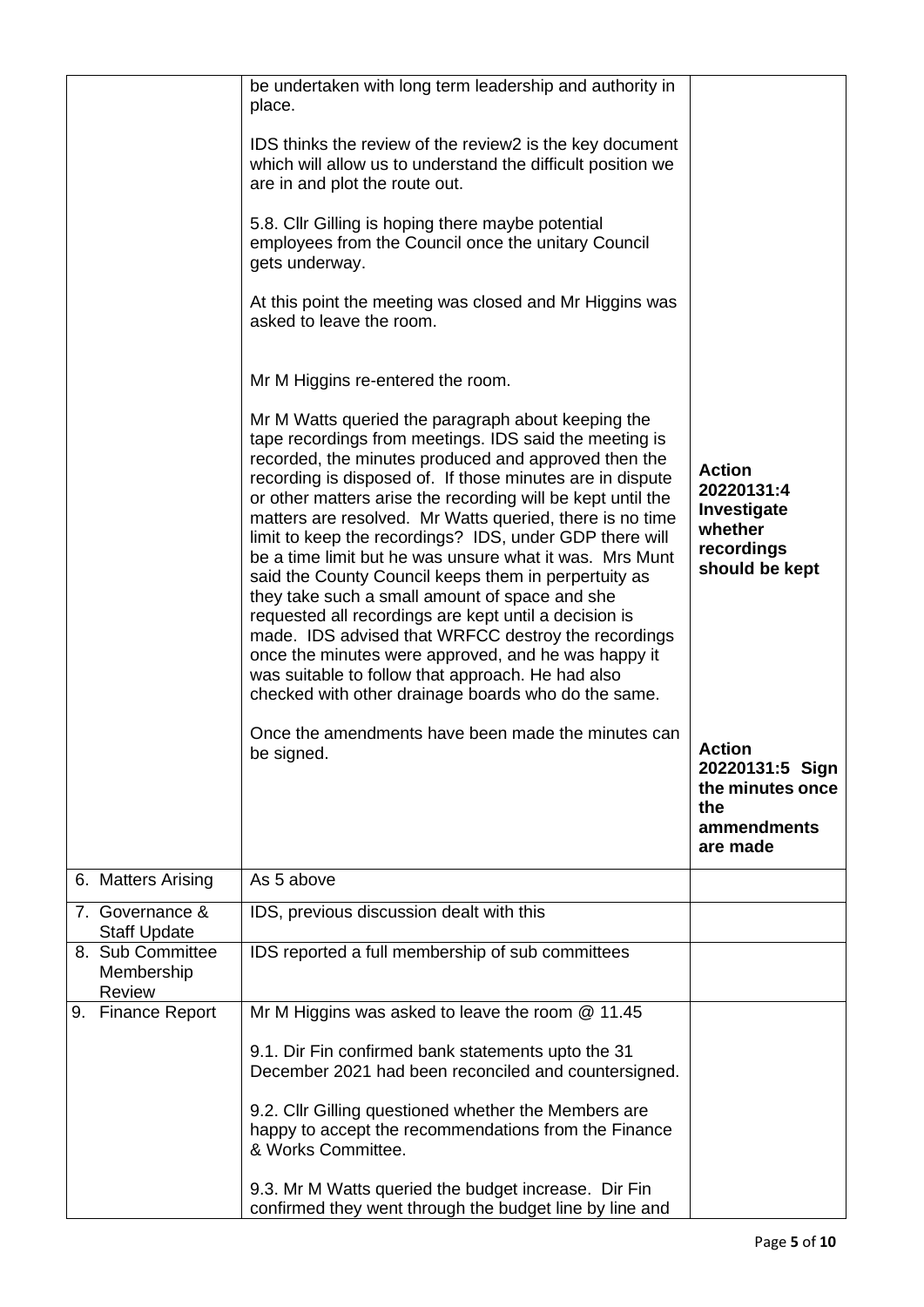|                                            | the Members at the SDBC agreed it was the budget<br>required. MH advised that the AB finance and works<br>committee had agreed the Axe Brue share is £640,664<br>which is an 11.57% increase. IDS reassured Members<br>these budgets are worked out carefully within each<br>department and have already been through scrutiny in<br>committees.<br>Mr Clapp asked if these figure included a full compliment<br>of staff. IDS confirmed they did.<br>In response to a question from Mr Watts, Dir Fin reported<br>at the end of a financial year any underspend within the<br>Consortium is shared amongst the Members of the<br>Consortium.<br>Ms Munt queried the small budget for Environmental<br>Impact Assessments. IDS reported this was for localised |                     |
|--------------------------------------------|----------------------------------------------------------------------------------------------------------------------------------------------------------------------------------------------------------------------------------------------------------------------------------------------------------------------------------------------------------------------------------------------------------------------------------------------------------------------------------------------------------------------------------------------------------------------------------------------------------------------------------------------------------------------------------------------------------------------------------------------------------------|---------------------|
|                                            | expertise on small pieces of work.<br>Cllr B Filmer proposed and seconded by Mr J Fear 'to<br>accept the recommendations as they are being the<br>penny rate will be 9.136 an increase of 4.604%'                                                                                                                                                                                                                                                                                                                                                                                                                                                                                                                                                              | <b>RESOLUTION 2</b> |
|                                            | Mr R Keen abstained due to just joining the meeting.                                                                                                                                                                                                                                                                                                                                                                                                                                                                                                                                                                                                                                                                                                           |                     |
|                                            | 9.4. Mrs T Munt reminded the Chair that Mr M Watts<br>asked a question about reserves. Dir Fin said estimated<br>reserves were £1.4 million, free reserves was £436,000<br>and these are to cover any risks that may materialise,<br>everything else is ring fenced for certain items.                                                                                                                                                                                                                                                                                                                                                                                                                                                                         |                     |
|                                            | Mr A Franks queried the depreciation of Bradbury house<br>and there was some discussion around this and getting a<br>revaluation. Dir Fin warned this would have an impact on<br>the reserves due to a potential change in the value of the<br>property.                                                                                                                                                                                                                                                                                                                                                                                                                                                                                                       |                     |
|                                            | 9.5. Dir Fin updated Members on the outstanding<br>drainage rates which are £3,865.20. There are 90<br>accounts with credit balances totaling £2,102.01 and 98<br>accounts are in debit balance totaling £5,967.21.                                                                                                                                                                                                                                                                                                                                                                                                                                                                                                                                            |                     |
|                                            | 9.6. Dir Fin informed the Members the current Internal<br>Auditors contract comes to an end on 31 March and they<br>have advised her that they will not be tendering again as<br>due to covid they do not have the staff to complete all<br>the audits currently on their books.                                                                                                                                                                                                                                                                                                                                                                                                                                                                               |                     |
| 10. Engineering &<br>Operational<br>Report | IDS asked Members to take the report as read.                                                                                                                                                                                                                                                                                                                                                                                                                                                                                                                                                                                                                                                                                                                  |                     |
|                                            | 10.1 Mr M Wall, Contracts Manager reported                                                                                                                                                                                                                                                                                                                                                                                                                                                                                                                                                                                                                                                                                                                     |                     |
|                                            | • The Coastal tenders had been sent out with a<br>return date of 25 February 2022.<br>• Non routine treework has started in the Brue area<br>and some de-silting work on Potters Rhyne and                                                                                                                                                                                                                                                                                                                                                                                                                                                                                                                                                                     |                     |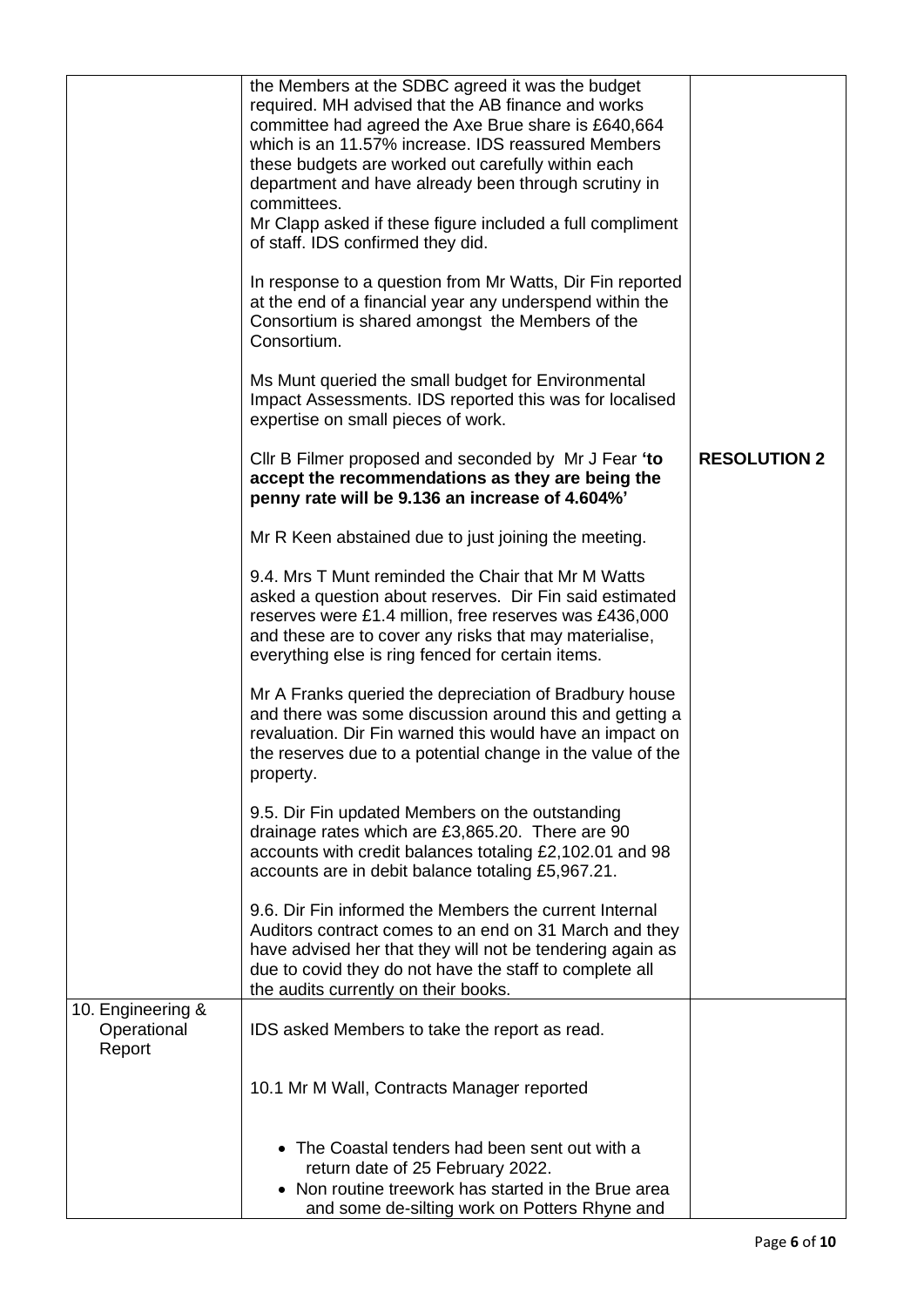| Tilehouse Rhyne which will be done by the end of<br>March.<br>• Mr Wall reminded Members it was the first year of<br>the contract so there may be issues which will be<br>worked through.<br>• Mr M Watts mentioned Mr Spratt, Contractor, was<br>giving up. Mr Wall said they will be re-tendering<br>for Catcott in the Brue area and Lympsham and<br>the Motorway Channels in the Coastal area.                                                                                                                                                                                                                                                                                                                                      |  |
|-----------------------------------------------------------------------------------------------------------------------------------------------------------------------------------------------------------------------------------------------------------------------------------------------------------------------------------------------------------------------------------------------------------------------------------------------------------------------------------------------------------------------------------------------------------------------------------------------------------------------------------------------------------------------------------------------------------------------------------------|--|
| 10.2 Mr A Franks asked how the capital works are<br>progressing and IDS reponded there are sufficient<br>contractors to deliver the works when realistic<br>programmes are set. The Boards priorities are<br>maintenance first, then repairs followed by improvements<br>and projects.                                                                                                                                                                                                                                                                                                                                                                                                                                                  |  |
| 10.2 Mr R King, Area Manager reported                                                                                                                                                                                                                                                                                                                                                                                                                                                                                                                                                                                                                                                                                                   |  |
| • The Area Supervisors are working together to do<br>minor repairs in Hartlake, Mark and Lewis Drove.<br>• He also mentioned all Area Supervisors have<br>recently completed a spill kit training course.                                                                                                                                                                                                                                                                                                                                                                                                                                                                                                                               |  |
| 10.3 Cllr M Martin asked for more information on Lewis<br>Drove. IDS said they are waiting for Godwins to finalise<br>their licence with the Council and to hear how they are<br>going to fulfil their obligations. He has contacted Mr<br>Ben Malin, who is working on behalf of Godwins, several<br>times to request he share his summary report as it was<br>due last January. IDS said he is happy the work was<br>done to put an independent drainage route in place as<br>this is now complete and is working fine. Cllr Martin<br>asked if there was a timeframe for the responses from<br>Mr Malin and whether we are keeping an eye on the<br>overhead power cables beside the slip bank. IDS<br>responded no to both queries. |  |
| 10.4 Mr J Fear questioned whether the raised water level<br>at East Rhyne and Pitland rhyne because of the Bristol<br>pipe was going to prevent work being done. IDS said we<br>can overcome most problems through engineering<br>although not much has progressed with this since Mr P<br>Struck left. Bristol Water have been asked if they have a<br>valid the Land Drainage Consent was for the crossing.                                                                                                                                                                                                                                                                                                                           |  |
| Matthew Wall commented there are 2 crossings, one is<br>live and one is redundant. He understands it is the<br>redundant one that needs removing but that requires<br>confirmation.                                                                                                                                                                                                                                                                                                                                                                                                                                                                                                                                                     |  |
| 10.5 IDS reported that the Development Control<br>department still have two temporary staff, Jenna George<br>and Andy Sherwood both work two days a week on<br>consents. In terms of Planning, we are a non-statutory<br>consultee and are currently sending out standing advice<br>developed with Simon Bunn before he left the Boards.                                                                                                                                                                                                                                                                                                                                                                                                |  |
|                                                                                                                                                                                                                                                                                                                                                                                                                                                                                                                                                                                                                                                                                                                                         |  |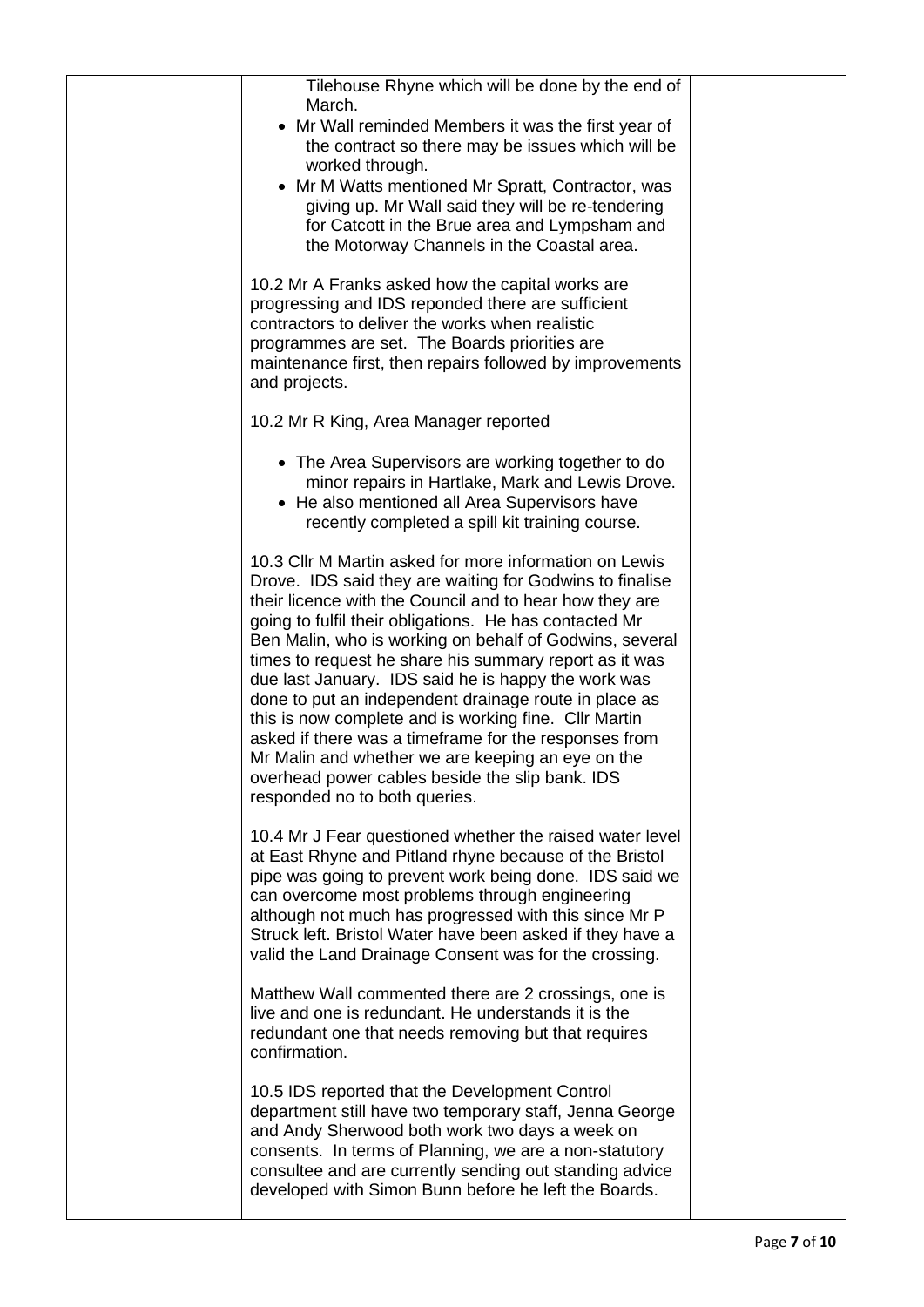|                                                | 10.6 Mr A Franks asked if there was anything to report<br>on working within the peat lands. IDS took the<br>opportunity to advise the Board about the future in terms<br>of flood risk and drainage and saying 'we need to<br>actively engage with partners who ask us what we are<br>doing in response to the climate emergency'. Mr J Fear<br>said Somerset Wildlife Trust have purchased a farm with<br>a rhyne system through the land, can they prevent<br>maintenance?. Mr A Dowden advised the farming policy<br>is changing and there is no problem with the IDB<br>maintenance, the SWT want to create a wetter more<br>ecological environment. Cllr Riches was concerned<br>about staff resources considering the amount of work<br>being involved in partnerships would bring. Mr P Brewin<br>gave a brief talk on the Lowland Strategy and the Elms<br>trial                                                                                                                                                                                                                                                                                                                                                                                                                                                 |                                                               |
|------------------------------------------------|--------------------------------------------------------------------------------------------------------------------------------------------------------------------------------------------------------------------------------------------------------------------------------------------------------------------------------------------------------------------------------------------------------------------------------------------------------------------------------------------------------------------------------------------------------------------------------------------------------------------------------------------------------------------------------------------------------------------------------------------------------------------------------------------------------------------------------------------------------------------------------------------------------------------------------------------------------------------------------------------------------------------------------------------------------------------------------------------------------------------------------------------------------------------------------------------------------------------------------------------------------------------------------------------------------------------------|---------------------------------------------------------------|
| 11. Somerset Rivers<br><b>Authority Update</b> | IDS informed Members the SRA budget has been set for<br>the forthcoming year. There is a mix of works but the<br>Board may consider there is a disappointing amount of<br>works relating to main river. However, over all the spread<br>of works is encouraging. The Bridgwater Tidal Barrier will<br>go ahead, maintenance dredging of the River Parrett will<br>continue to be funded and King Sedgemoor Sowy<br>Scheme will continue to be funded into next year due to<br>delays. A review of the Flood Action Plan is underway<br>and the Board are invited to play a full role in the<br>consultation and formulating a new strategy.<br>Overall the SRA makes a very good contribution to<br>managing flood risk across the County and all sources of<br>flooding.                                                                                                                                                                                                                                                                                                                                                                                                                                                                                                                                                |                                                               |
| 12. Risk Review                                | IDS told Members the biggest risk is single person<br>dependency and business continuity which has already<br>been discussed.                                                                                                                                                                                                                                                                                                                                                                                                                                                                                                                                                                                                                                                                                                                                                                                                                                                                                                                                                                                                                                                                                                                                                                                            |                                                               |
| 13. Any Other<br><b>Business</b>               | Mr Wall reminded the Chair that Ms Munt wanted to<br>discuss planning, enforcement and riparian rights which<br>IDS said he'd covered that in the Operations report.<br>13.1 Stokemoor Pumping Station - Mr A Dowden<br>informed the Members this is a decommissioned<br>pumping station which was sold by the Upper Brue<br>Drainage Board about 30 years ago to a Board members<br>with a restrictive covenant on it stating it cannot be used<br>as a residential building. Miss Lukins, the owners<br>granddaughter, has asked the Board if they will consider<br>lifting the covenant so she can turn it into a residential<br>building. It was discussed that the Board we should be<br>cautious about lifting the covenenent and may wish to<br>take legal advice because the pumping station was sold<br>for a very low value to one of its members and removing<br>the covenant may increase its value considerably calling<br>the Boards previous actions into question.<br>A site meeting is requested with Miss Lukins and<br>Members. Mr A Franks, Mr M Watts, Cllr A Gilling and<br>Mr J Fear declared an interest in knowing the family.<br>Documenation has been requested from Miss Lukins<br>and Cllr M Martin said they need to see paperwork to be<br>able to make decision. IDS asked for appointed | <b>Action</b><br>20220131:6<br>Set up a meeting<br>to discuss |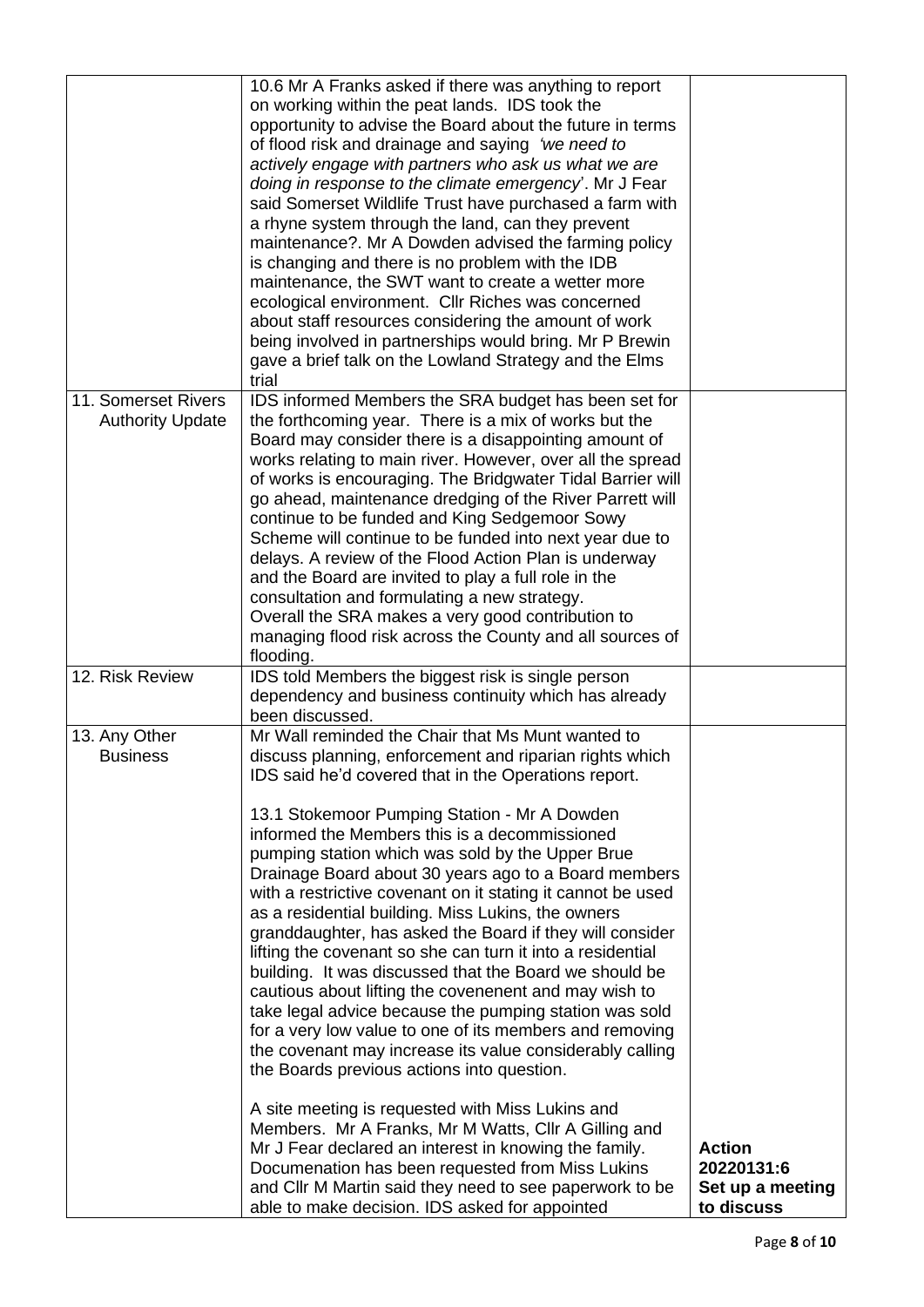|                             | Members who know the area but are not closely<br>associated with the family. Cllr M Martin, Mr D Tratt, Cllr<br>C Riches and Mr N Lukins volunteered to assist Mr A<br>Dowden and Mr M Wall.<br>13.2 Watercourse in Barton St David – the old Upper<br>Brue Drainage Board maintained the rhyne for many<br>years but it has never formally been brought into view.<br>Would the Board consider taking about 60-65 metres of<br>the open watercourse into view?<br>Mr B Clapp proposed, seconded by Mr A Franks 'to take<br>the watercourse into view' Carried.<br>13.3 Infilling of Watercourse at Harters Hill Farm. - Mr M<br>Watts asked Mr J Fear to read out his letter to Members.<br>In the letter Mr Watts wrote 'he could not legally agree to<br>the action allegedly recommended in the Operations and<br>Engineering Report and in his opinion this would be an<br>action that would contraven at least three of the Axe<br>Brue byelaws, namely item 26, 27B & E and also the<br>Criminal Justice Act of 1982 as outlined in the penalty<br>note at the end of the Land Drainage Byelaws'.<br>Mr M Watts declared an interest and asked the Members<br>to do a recorded vote. IDS said in his opinion that was<br>not the case and recommended a sub-committee was<br>formed to visit the site and look at issues, and then<br>report back at a future meeting. | <b>Stokemoor</b><br><b>Pumping Station</b><br><b>RESOLUTION 3</b>                   |
|-----------------------------|-------------------------------------------------------------------------------------------------------------------------------------------------------------------------------------------------------------------------------------------------------------------------------------------------------------------------------------------------------------------------------------------------------------------------------------------------------------------------------------------------------------------------------------------------------------------------------------------------------------------------------------------------------------------------------------------------------------------------------------------------------------------------------------------------------------------------------------------------------------------------------------------------------------------------------------------------------------------------------------------------------------------------------------------------------------------------------------------------------------------------------------------------------------------------------------------------------------------------------------------------------------------------------------------------------------------------------------------------------------------------------|-------------------------------------------------------------------------------------|
|                             | Mr J Fear proposed, seconded by Mrs P Thorne 'To<br>form a sub-committee to visit the site and report<br>back to the Board' Carried unanimously<br>Volunteers for the sub-committee were Mr B Clapp, Cllr<br>M Martin, Mr A Franks and Cllr A Gilling with officers Mr<br>A Dowden & Mr M Wall.                                                                                                                                                                                                                                                                                                                                                                                                                                                                                                                                                                                                                                                                                                                                                                                                                                                                                                                                                                                                                                                                               | <b>Action</b><br>20220131:7<br>Set up a site<br>visit @ Harters<br><b>Hill Farm</b> |
|                             |                                                                                                                                                                                                                                                                                                                                                                                                                                                                                                                                                                                                                                                                                                                                                                                                                                                                                                                                                                                                                                                                                                                                                                                                                                                                                                                                                                               | <b>RESOLUTION 4</b>                                                                 |
| 14. Date of Next<br>Meeting | 14.1 The date of the next Meetings were reported as:<br>• Finance & Works $-21$ March 2022 @ 10:30am<br>• Full Board - 11 April 2022 : 10.30am                                                                                                                                                                                                                                                                                                                                                                                                                                                                                                                                                                                                                                                                                                                                                                                                                                                                                                                                                                                                                                                                                                                                                                                                                                |                                                                                     |

Annex:

A. Axe Brue Board – Table of Outstanding Actions

CHAIR.........................................................DATE ……………………………………..